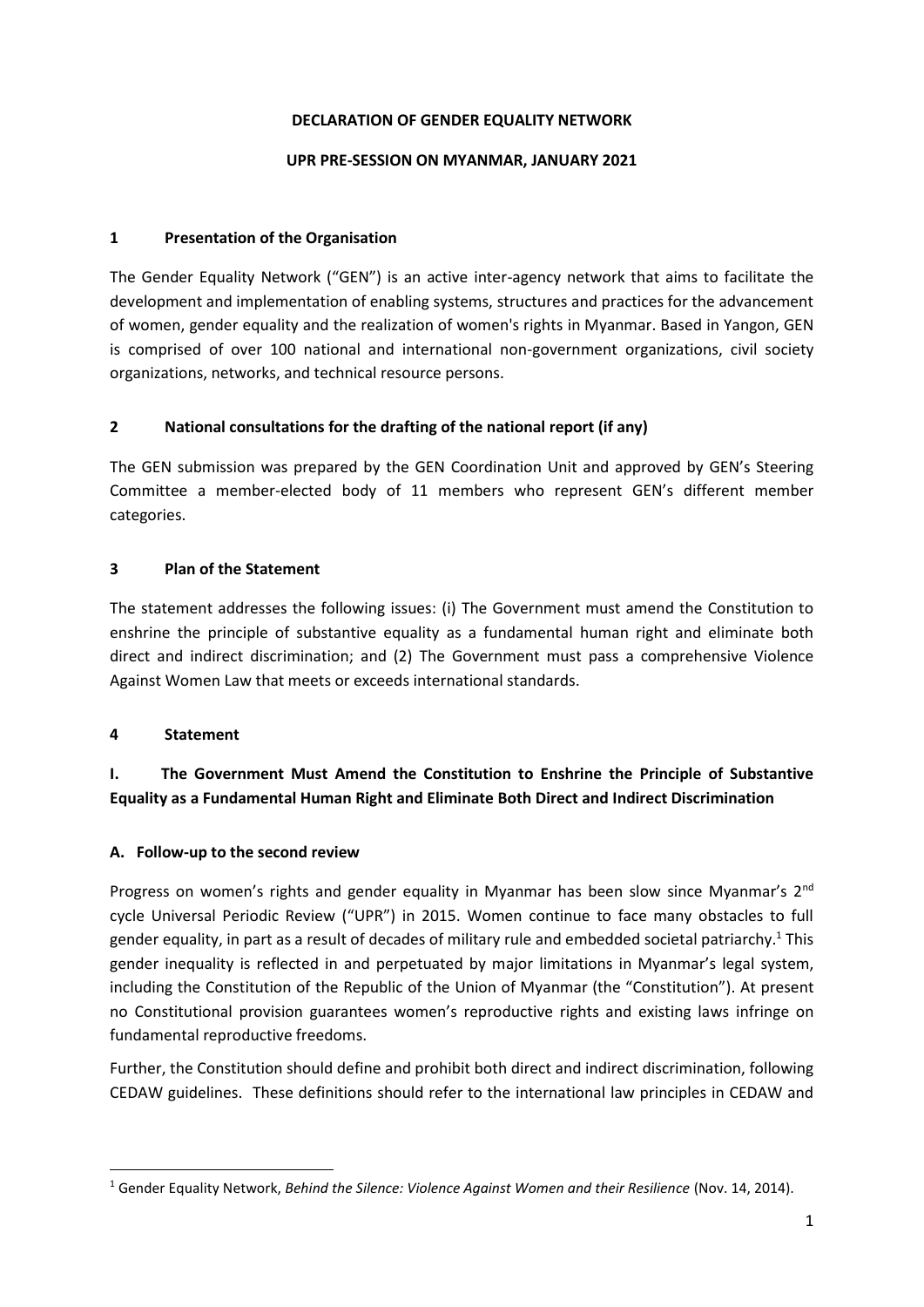state explicitly that cultural and traditional practices and laws cannot be used to justify either direct or indirect discrimination against women.<sup>2</sup>

Additionally, Article 352 of the Constitution states that "nothing in this Section shall prevent appointment of men to the positions that are suitable for men only." This directly and formally legalizes discrimination against women and perpetuates negative and limiting stereotypes about women in violation of CEDAW.

Other Constitutional provisions indirectly discriminate against women, reinforcing gender inequality and contributing to women's low participation in decision-making and public office. Articles 109, 141 and 161 each mandate a specific quota of representatives directly appointed by the Defence Services and Article 59(d) requires the President and Vice- President to be well-acquainted with defence matters. Since women have traditionally served only as medical or administrative support in the military, these articles constitute indirect discrimination against women.<sup>3</sup> Moreover, recent efforts to increase the number of women in the military exacerbate the problem. Guidance issued in 2013 establishes different standards for women military recruits, such as a prohibition on marriage and a requirement of a secondary degree from "respected universities." Men are not required to meet these standards.

#### **B. New developments since the second review**

The Government has conducted two Constitutional review processes since 2008; one in 2013 and another in 2019-2020. The most recent review process was fraught with controversy and lack of consensus. Of the over 3000 potential amendments submitted, only 114 were ultimately voted on by Parliament and only four minor amendments received the required number of votes for adoption. The 114 amendments considered were mostly related to democratic governance issues, and none addressed the gender-related fundamental human rights issues highlighted in this statement.<sup>4</sup> Thus, the Government does not seem to have the requisite political will to ensure that Myanmar's Constitution provides sufficient gender equality and non-discrimination guarantees.

## **C. Recommendations**

<sup>2</sup> CEDAW, *supra* note 3, at Art. 5; Human Rights Council, *Report of the Special Rapporteur on violence against women, its causes and consequences*, Yakin Erturk, A/HRC/4/34 (Jan. 17, 2007).

<sup>3</sup> Bird, MieMie Winn, *Integration of Women and Gender Perspectives into the Myanmar Armed Forces to Improve Civil-Military Relations in Myanmar* (Nov.-Dec. 2019) *available at:* [https://www.armyupress.army.mil/Journals/Military-Review/English-Edition-Archives/November-December-](https://www.armyupress.army.mil/Journals/Military-Review/English-Edition-Archives/November-December-2019/Byrd-Myanmar-Gender-Armed-Forces/)[2019/Byrd-Myanmar-Gender-Armed-Forces/](https://www.armyupress.army.mil/Journals/Military-Review/English-Edition-Archives/November-December-2019/Byrd-Myanmar-Gender-Armed-Forces/)

<sup>4</sup> Zulueta-Fulscher, Kimana, IDEA, *Looking Back at Myanmar's Constitutional Amendment Process* , (Apr. 8, 2020) *available at*: [https://www.idea.int/news-media/news/looking-back-myanmar-constitution-amendment](https://www.idea.int/news-media/news/looking-back-myanmar-constitution-amendment-process)[process;](https://www.idea.int/news-media/news/looking-back-myanmar-constitution-amendment-process) *see also* Heugas, Annabelle, Konrad-Adenauer Stiftung, *Myanmar's Constitutional Amendment Process in 2020* (Jun. 2, 2020) *available at:* [https://www.kas.de/en/web/myanmar/laenderberichte/detail/-](https://www.kas.de/en/web/myanmar/laenderberichte/detail/-/content/myanmars-verfassungsaenderungsprozess-im-jahr-2020) [/content/myanmars-verfassungsaenderungsprozess-im-jahr-2020;](https://www.kas.de/en/web/myanmar/laenderberichte/detail/-/content/myanmars-verfassungsaenderungsprozess-im-jahr-2020) Aung, Sam Yamin, THE IRRAWADDY, *Myanmar Parliament Indefinitely Postpones Referendum on Charter Amendments* (May 21, 2020) *available at:*  [https://www.irrawaddy.com/news/burma/myanmar-parliament-indefinitely-postpones-referendum-on](https://www.irrawaddy.com/news/burma/myanmar-parliament-indefinitely-postpones-referendum-on-charter-amendments.html)[charter-amendments.html.](https://www.irrawaddy.com/news/burma/myanmar-parliament-indefinitely-postpones-referendum-on-charter-amendments.html)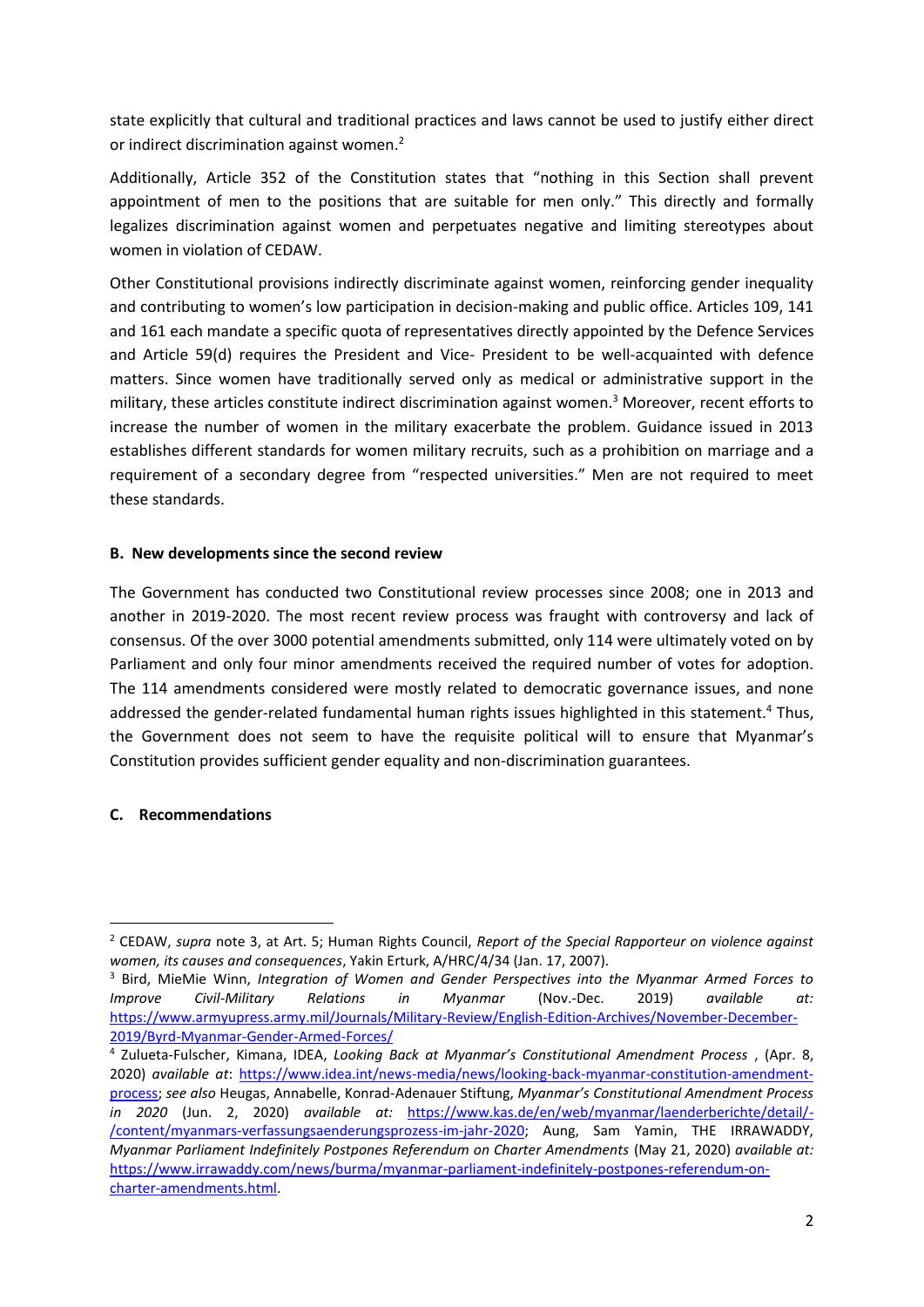In order to ensure that the equality guarantees in the Constitution encompass a substantive understanding of equality, and function to eliminate gender stereotypes and discrimination, we recommend:

- To include CEDAW-compliant definitions of gender equality and substantive equality in the Constitution;
- To amend the Constitution to define and explicitly prohibit direct and indirect gender discrimination;
- To repeal or amend Constitutional provisions that directly or indirectly discriminate against women, including provisions that require a military background to hold certain offices;
- To add a Constitutional provision to ensure women's reproductive rights;
- To amend the Constitution to reserve, at a minimum, one third of all seats in regional and national parliaments for women;
- To recognize in the Constitution that temporary special measures may be adopted to accelerate women's enjoyment of equality;
- To amend the Constitution to specifically incorporate international instruments to which Myanmar is a party, such as CEDAW;
- To conduct a thorough review of existing laws to ensure that they are gender transformative, comply with international equality mandates and do not directly or indirectly discriminate against women; and
- To review existing legal mechanisms to ensure that judicial or administrative review is a viable option for rights violations.

# **II. The Government Must Pass a Comprehensive Violence Against Women Law That Meets or Exceeds International Standards**

## **A. Follow-up to the second review**

The Government of Myanmar ("Government") accepted a total of 170 recommendations as part of its 2<sup>nd</sup> cycle UPR. Of these, multiple recommendations urged Myanmar to promote gender equality, eliminate discrimination against women, including by adopting a CEDAW-compliant legal definition of discrimination, and take effective measures to combat violence against women.<sup>5</sup>

<sup>5</sup> Human Rights Council, Report of the Working Group on the Universal Periodic Review: Myanmar, A/HRC/31/13 (Dec. 23, 2015), specifically: 143.57-Adopt a legal definition of discrimination against women according to the Convention on the Elimination of All Forms of Discrimination against Women CEDAW (Austria); 143.55-Promote gender equality in all aspects of life and combat violence against women (Cyprus); 143.66-Enact and enforce legislation that guarantees comprehensive protection from all forms of violence against women, and that addresses impunity for all perpetrators (Sweden);143.67-Take positive action to ensure protection of women against sexual violence and their access to legal mechanisms without discrimination (Namibia); 143.68-Develop a legal framework to prevent and combat violence against women and domestic violence (Serbia); 143.69-Address in legislation all forms of gender-based violence, both within as well as outside of marriage (Spain); 143.70-Take effective measures to prevent and combat marital rape and domestic violence, including the express criminalization of these practices (Portugal); 143.71-Strengthen policies to combat all forms of violence and discrimination against women and girls, including by criminalizing marital rape and prohibiting forced and early marriages (Paraguay); 143.77-Ensure impartial and effective investigation of violence perpetrated against women and violence perpetrated against children, and ensure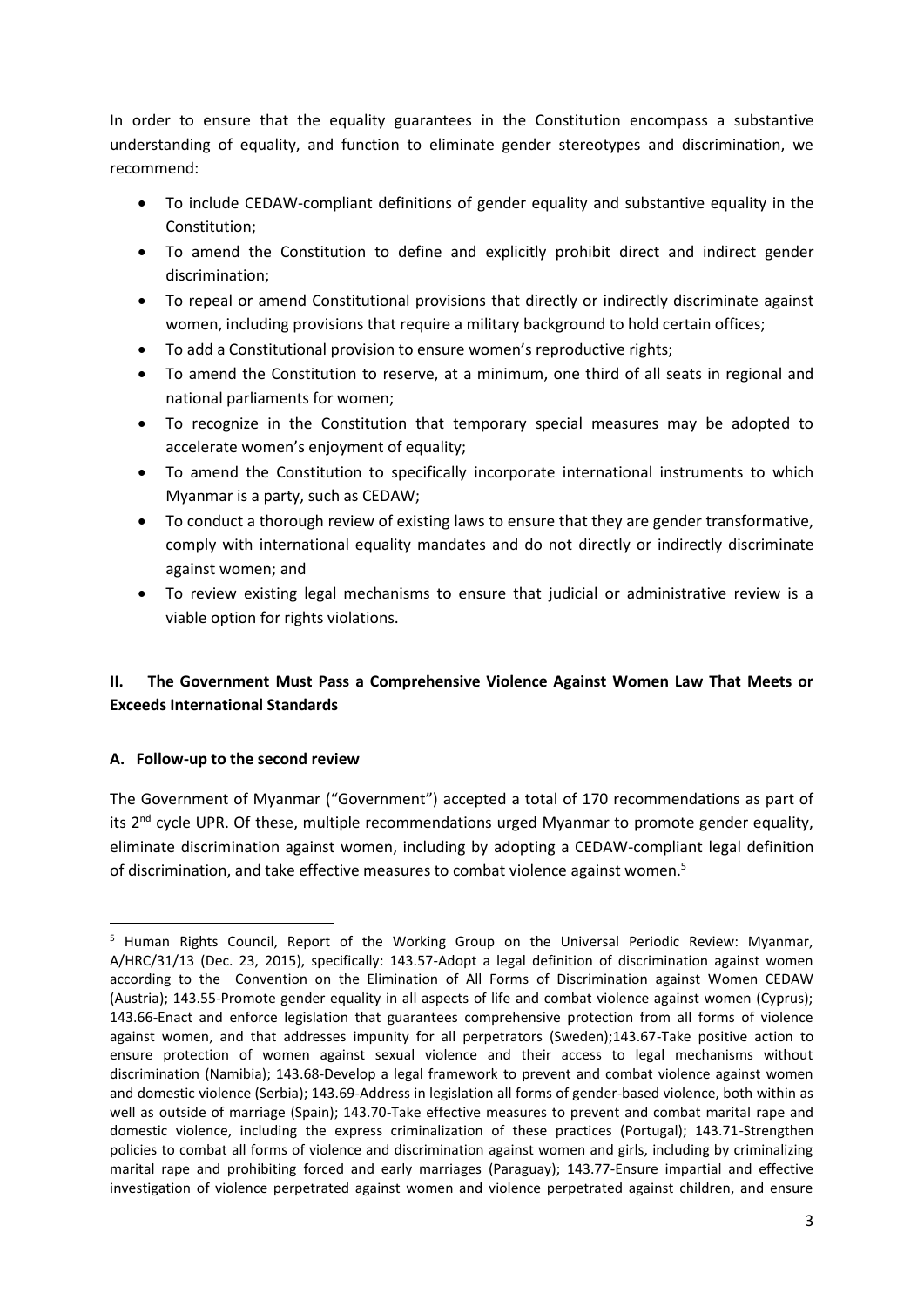Myanmar's so-called "Race and Religion Laws" interfere with these rights by denying women reproductive and marital decision-making.<sup>6</sup> Women have a fundamental right to control and make decisions about their bodies throughout their life cycle, including the right to decide on a method of contraception or whether to terminate a pregnancy, and when and whom to marry. These rights should be enshrined in foundational legal documents and contradictory laws should be repealed.

International guidance is clear that states must adopt CEDAW-compliant definitions of core gender equality concepts in foundational documents.<sup>7</sup> During its  $2<sup>nd</sup>$  Cycle UPR in 2015, the Government accepted a recommendation to adopt a legal definition of discrimination against women that is in accordance with CEDAW.<sup>8</sup> The CEDAW Committee, which interprets and monitors implementation of CEDAW, also has recommended that the Government adopt a comprehensive definition of discrimination in line with  $CEDAW$ .<sup>9</sup> Nevertheless, the Government has yet to fulfil these recommendations.

The Government needs to fulfil its commitments to ensure that women enjoy substantive equality in Myanmar. International standards recommend that laws not only state that men and women are equal, but take into account the prevailing social, economic, political and other conditions that prevent women from experiencing equal outcomes as men. According to CEDAW, women are entitled to equal outcomes as men, even if that means that women are treated differently, through adoption of temporary special measures or otherwise.

#### **B. New developments since the second review**

After six years of a protracted drafting process, the Government finally submitted a draft PoVAW law to Parliament in January 2020; While the law submitted to Parliament is the result of multiple drafts over six years of negotiations, women's groups were afforded only limited input into the final version. As a result, the draft law does not comply fully with international standards to adequately protect women. If the PoVAW law were to be passed as currently drafted, it would truly miss the mark as it falls far short of providing the protections required under international law, does not fulfill the Government's due diligence obligations and does not adequately incorporate civil society concerns.

<sup>6</sup> Georgetown Institute for Women Peace and Security, *Protection for Whom? Violations of International Law in Myanmar's New Race and Religion Protection Laws* (2015) *available at*: [https://giwps.georgetown.edu/resource/protection-for-whom-violations-of-international-law-in-myanmars](https://giwps.georgetown.edu/resource/protection-for-whom-violations-of-international-law-in-myanmars-new-race-and-religion-protection-laws/)[new-race-and-religion-protection-laws/.](https://giwps.georgetown.edu/resource/protection-for-whom-violations-of-international-law-in-myanmars-new-race-and-religion-protection-laws/)

<sup>8</sup> Recommendation 143.57 (Austria), *supra* note 3.

reparations for victims and the right to a fair trial, including legal aid, for both the victim and the accused (Finland); 143.80-Combat impunity (Senegal); 144.46-Review the provisions in its penal code which contain punitive measures against women who have undergone illegal abortions (Norway); 144.72-Implement the National Action Plan for the Advancement of Women by: amending legislation to include sexual violence in conflict within the Preventing Sexual Violence Law, removing military impunity for human rights violations including sexual violence, and appointing a Gender Advisor within the President's Office (United Kingdom of Great Britain and Northern Ireland); 145.24-Undertake the appropriate measures to prevent and combat domestic violence and sexual violence committed by military personnel and police officers against young girls and adolescents (Albania).

<sup>7</sup> CEDAW, *supra* note 3, at Art. 2(a).

<sup>9</sup> Committee on the Elimination of Discrimination against Women, *Concluding Observations of the Committee on the Elimination of Discrimination against Women: Myanmar* (July 2016), U.N. Doc CEDAW/C/MMR/CO/4-5 at 15(d).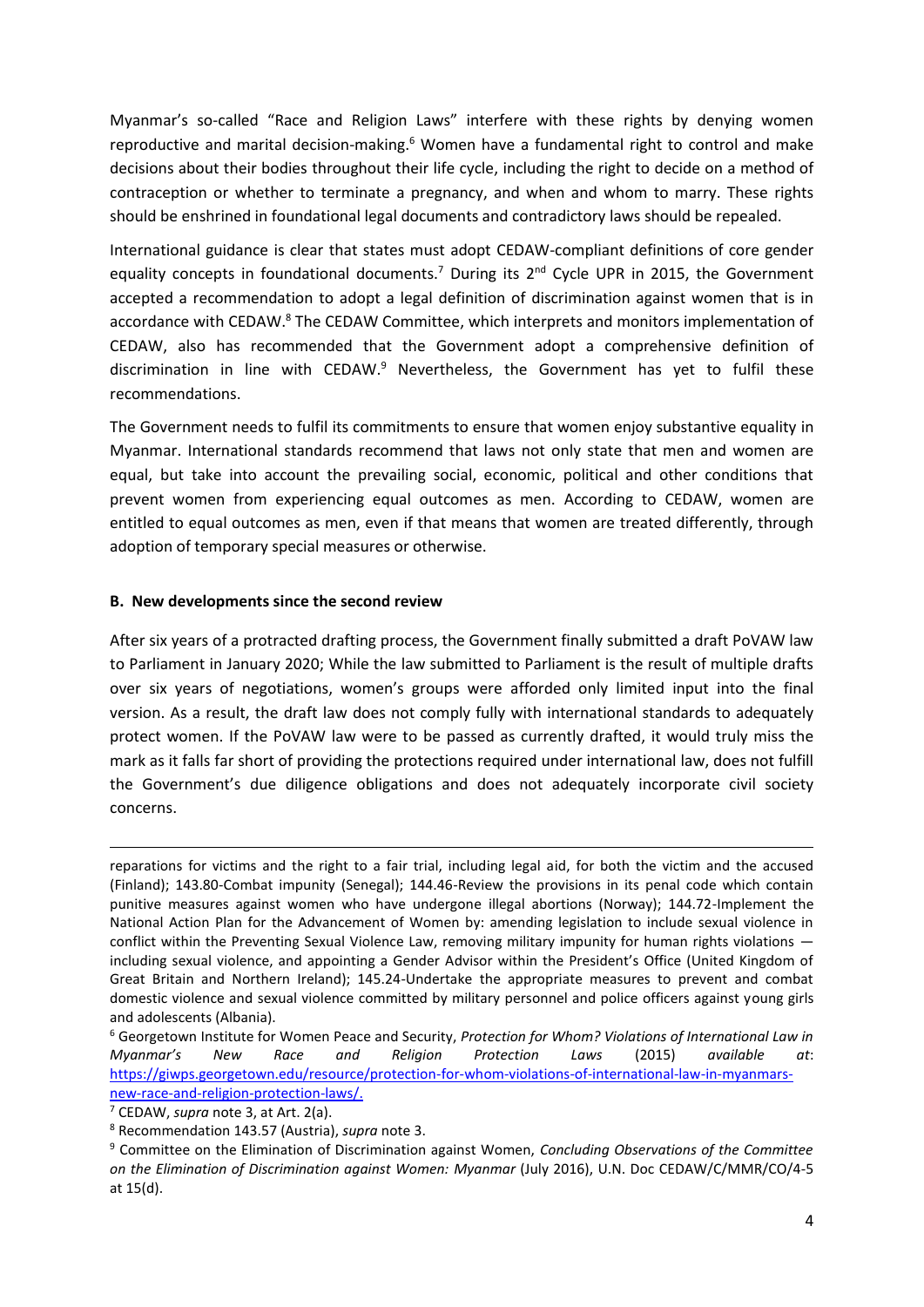Many of the draft law's shortcomings are significant, but highlighted here are three major issues: first, the law fails to adopt definitions for core concepts that provide maximum protection for women and meet international standards; second, the penalties do not correspond to the level of seriousness of the offense, often leading to weak and ineffective punishment for crimes, and extenuating factors for penalties are not comprehensive; and third, implementation provisions are insufficient to ensure full and adequate protections for every type of victim.

Another main area of concern is the insufficiency of implementation, resource and funding measures.<sup>10</sup> The law must specify in detail how the law will be implemented, including providing for the establishment of a committee dedicated to implementation. It must enumerate how committee members will be chosen, identify who will lead implementation efforts and include women in all implementation processes and mechanisms. Importantly, the Government must adequately budget for and resource the law and all implementation efforts, since ensuring adequate funding, support and other resources for implementation will be crucial to the success of the law.

Finally, the law should ensure that no group is discriminated against in the application of the law. Currently, there are no protections from discrimination based on sexual orientation or disability, groups which should be protected from discrimination in the law.

## **C. Recommendations**

In order to ensure that women and girls from all vulnerable groups are protected from violence in accordance with international standards, we recommend:

- To amend the draft PoVAW law to reflect international best practices, including by revising problematic definitions and ensuring commensurate and adequate penalties for crimes;
- To allow, accept and incorporate civil society and public comments on the draft PoVAW law;
- To ensure that sufficient implementation mechanisms are in place and allot adequate funding and resources so that the PoVAW law effectively protects women from violence;
- To ensure that the principles of non-discrimination against all gender, religious, ethnic and other groups underpins the PoVAW law;
- To expand the scope of the PoVAW law to cover violence in all contexts, including conflict settings; and
- To ensure that the PoVAW law provides effective, accessible and sufficient legal remedy for all victims, including minors, the disabled and transgender and ethnic women, regardless of the status, wealth or military status of the perpetrator.

## **5 COVID-19 impact on Women's Rights and Gender Equality in Myanmar**

The Covid-19 pandemic hit Myanmar quite late in March 2020 during which the number of infected persons was rather low at around 200 cases with 6 deaths. However, in the second wave that started in mid-August 2020, with local transmission in Sittwe, Rakhine state. As of 14 October, cases increased rapidly to over 31,325 with 732 reported deaths<sup>11</sup>. The Government of Myanmar uses a containment strategy that requires contact tracing and placing the Covid-19 positive patients

<sup>10</sup> PoVAW Law, *supra* note 21, at 3.t.0

<sup>11</sup> <https://mohs.gov.mm/Main/content/publication/2019-ncov>